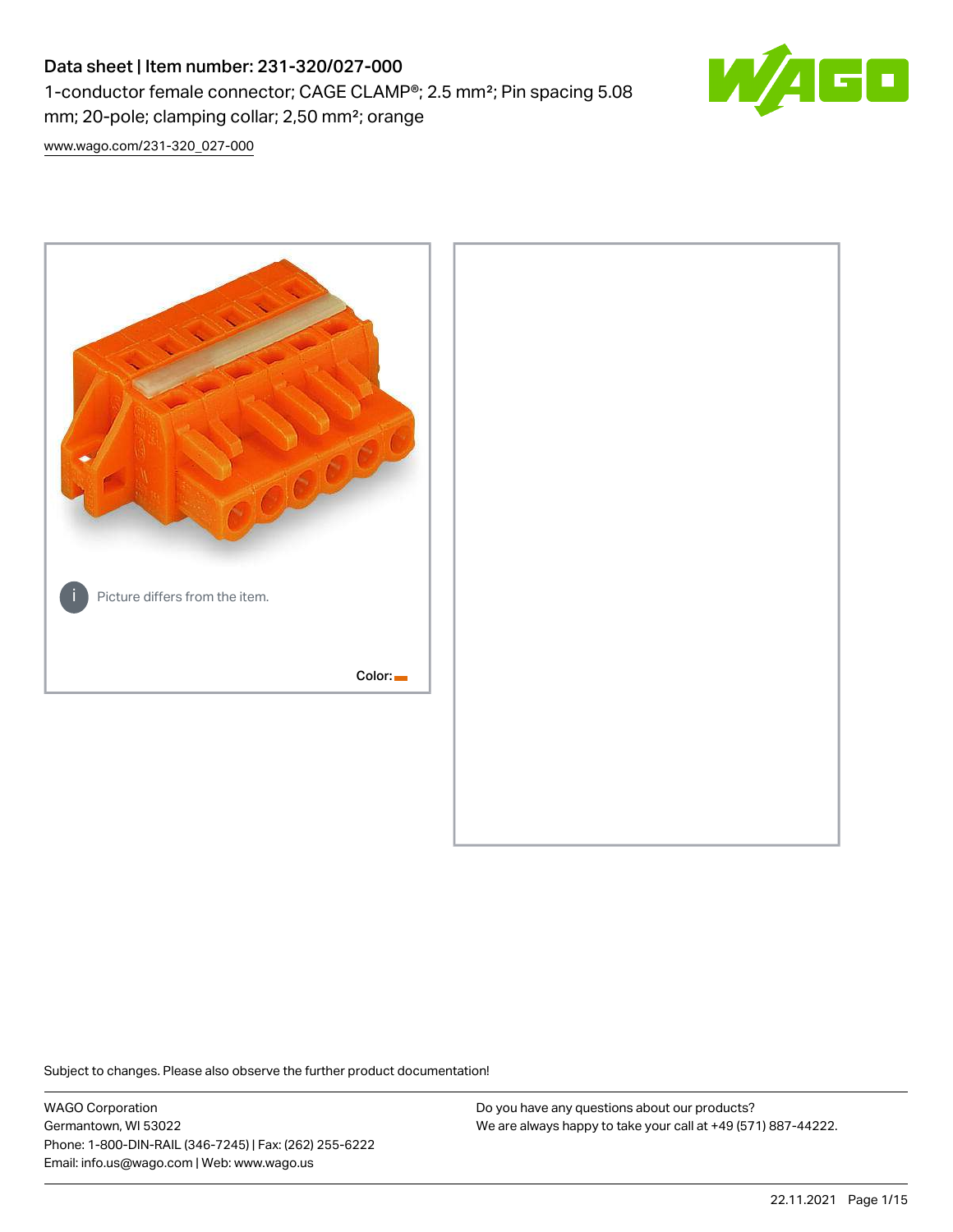

#### Dimensions in mm

 $L_1$  = (pole no. x pin spacing) + 3 mm

 $L_2$  = (pole no. x pin spacing) + 8.8 mm

 $L_3$  = (pole no. x pin spacing) + 14.8 mm

2- to 3-pole female connectors – one latch only

#### Item description

- Universal connection for all conductor types  $\blacksquare$
- Easy cable pre-assembly and on-unit wiring via vertical and horizontal CAGE CLAMP<sup>®</sup> actuation П

.<br>Subject to changes. Please also observe the further product documentation!

WAGO Corporation Germantown, WI 53022 Phone: 1-800-DIN-RAIL (346-7245) | Fax: (262) 255-6222 Email: info.us@wago.com | Web: www.wago.us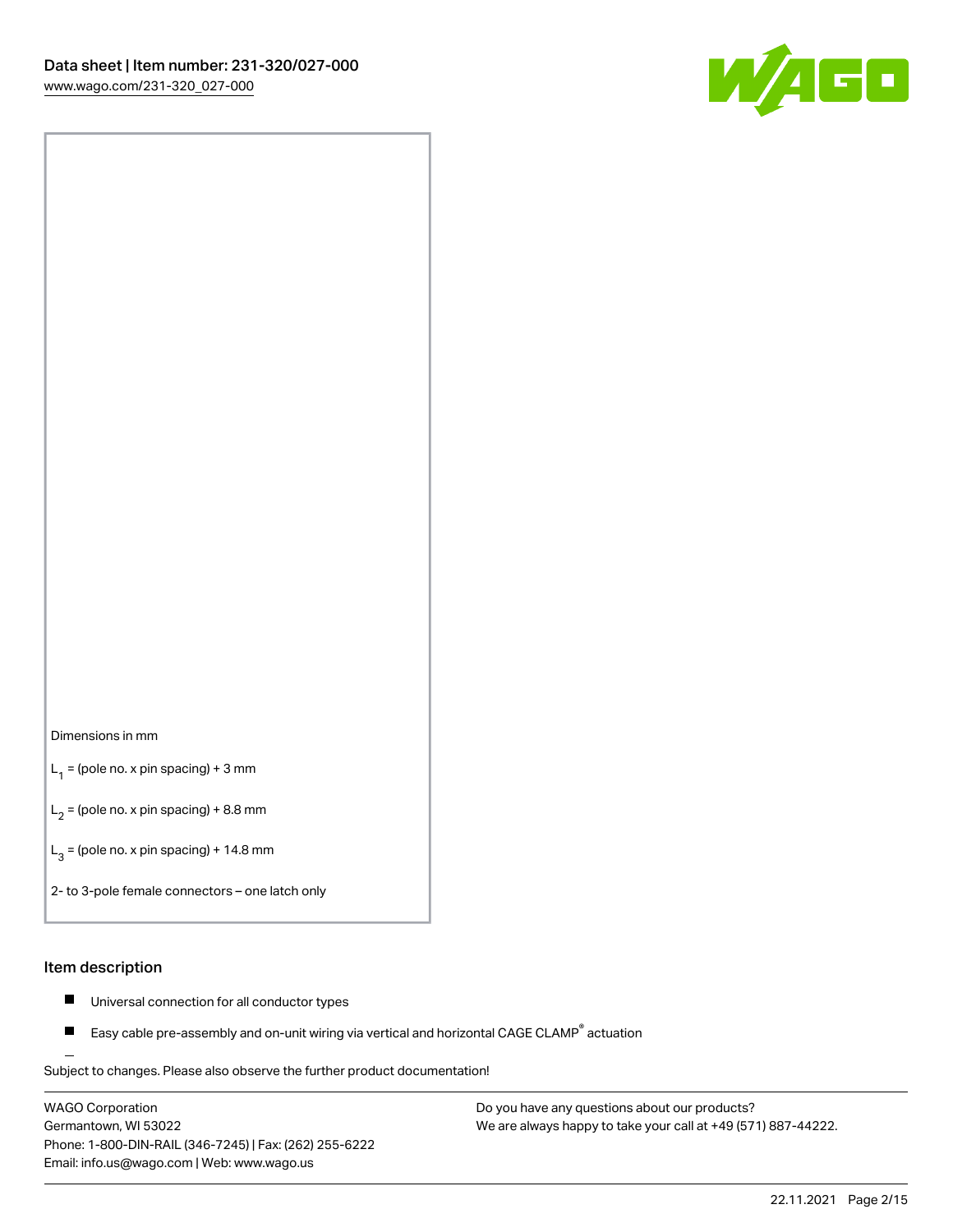W/AGO

- Integrated test ports
- $\blacksquare$ With coding fingers

# Data

## Notes

| Safety information 1 | The MCS-MULTI CONNECTION SYSTEM includes connectors<br>without breaking capacity in accordance with DIN EN 61984. When<br>used as intended, these connectors must not be connected<br>/disconnected when live or under load. The circuit design should<br>ensure header pins, which can be touched, are not live when<br>unmated. |
|----------------------|-----------------------------------------------------------------------------------------------------------------------------------------------------------------------------------------------------------------------------------------------------------------------------------------------------------------------------------|
| Variants:            | Gold-plated or partially gold-plated contact surfaces<br>Other versions (or variants) can be requested from WAGO Sales or<br>configured at https://configurator.wago.com/                                                                                                                                                         |

## Electrical data

## IEC Approvals

| Ratings per                 | IEC/EN 60664-1                                                        |
|-----------------------------|-----------------------------------------------------------------------|
| Rated voltage (III / 3)     | 320 V                                                                 |
| Rated surge voltage (III/3) | 4 <sub>kV</sub>                                                       |
| Rated voltage (III/2)       | 320 V                                                                 |
| Rated surge voltage (III/2) | 4 <sub>k</sub> V                                                      |
| Nominal voltage (II/2)      | 630 V                                                                 |
| Rated surge voltage (II/2)  | 4 <sub>k</sub> V                                                      |
| Rated current               | 16 A                                                                  |
| Legend (ratings)            | $(III / 2)$ $\triangle$ Overvoltage category III / Pollution degree 2 |

## UL Approvals

| Approvals per                  | <b>UL 1059</b> |
|--------------------------------|----------------|
| Rated voltage UL (Use Group B) | 300 V          |
| Rated current UL (Use Group B) | 15 A           |
| Rated voltage UL (Use Group D) | 300 V          |
| Rated current UL (Use Group D) | 10 A           |

## Ratings per UL

| Rated voltage UL 1977 | 600 V  |
|-----------------------|--------|
| Rated current UL 1977 | $\sim$ |

Subject to changes. Please also observe the further product documentation!

| WAGO Corporation                                       | Do you have any questions about our products?                 |
|--------------------------------------------------------|---------------------------------------------------------------|
| Germantown. WI 53022                                   | We are always happy to take your call at +49 (571) 887-44222. |
| Phone: 1-800-DIN-RAIL (346-7245)   Fax: (262) 255-6222 |                                                               |
| Email: info.us@wago.com   Web: www.wago.us             |                                                               |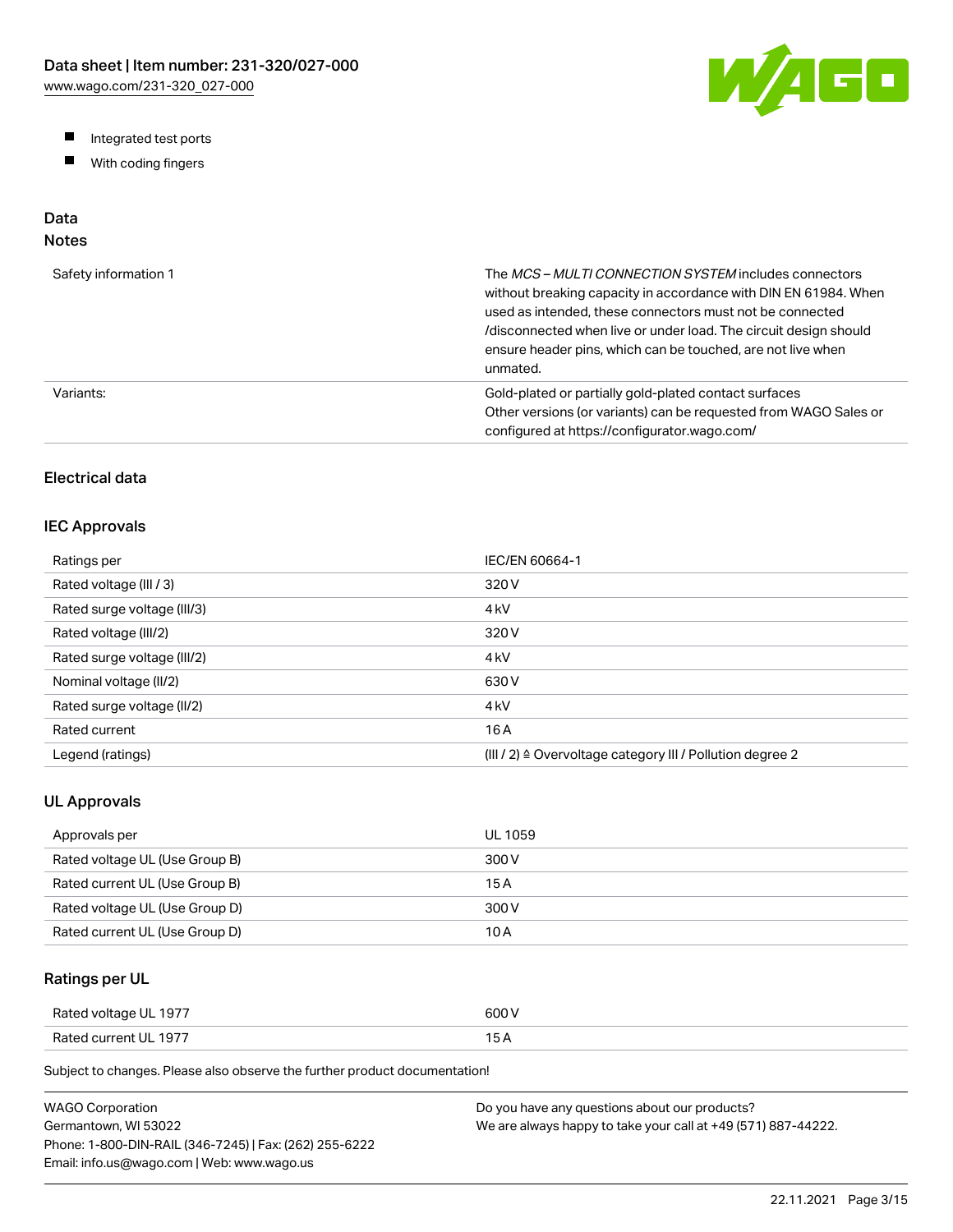

#### CSA Approvals

| Approvals per                   | CSA   |
|---------------------------------|-------|
| Rated voltage CSA (Use Group B) | 300 V |
| Rated current CSA (Use Group B) | 15 A  |
| Rated voltage CSA (Use Group D) | 300 V |
| Rated current CSA (Use Group D) | 10 A  |

## Connection data

| Total number of connection points | 20 |
|-----------------------------------|----|
| Total number of potentials        | 20 |
| Number of connection types        |    |
| Number of levels                  |    |

#### Connection 1

| Connection technology                             | CAGE CLAMP®                            |
|---------------------------------------------------|----------------------------------------|
| Actuation type                                    | Operating tool                         |
| Solid conductor                                   | $0.082.5$ mm <sup>2</sup> / 28  12 AWG |
| Fine-stranded conductor                           | $0.082.5$ mm <sup>2</sup> / 28  12 AWG |
| Fine-stranded conductor; with insulated ferrule   | $0.251.5$ mm <sup>2</sup>              |
| Fine-stranded conductor; with uninsulated ferrule | $0.252.5$ mm <sup>2</sup>              |
| Strip length                                      | $89$ mm / 0.31  0.35 inch              |
| Number of poles                                   | 20                                     |
| Conductor entry direction to mating direction     | 0°                                     |

## Physical data

| Pin spacing | 5.08 mm / 0.2 inch    |
|-------------|-----------------------|
| Width       | 116.4 mm / 4.583 inch |
| Height      | 14.3 mm / 0.563 inch  |
| Depth       | 26.45 mm / 1.041 inch |

#### Mechanical data

| Mounting type           | Mounting flange                         |
|-------------------------|-----------------------------------------|
| Mounting type           | Feed-through mounting<br>Panel mounting |
| with reinforcing strips |                                         |

Subject to changes. Please also observe the further product documentation!

| <b>WAGO Corporation</b>                                | Do you have any questions about our products?                 |
|--------------------------------------------------------|---------------------------------------------------------------|
| Germantown, WI 53022                                   | We are always happy to take your call at +49 (571) 887-44222. |
| Phone: 1-800-DIN-RAIL (346-7245)   Fax: (262) 255-6222 |                                                               |
| Email: info.us@wago.com   Web: www.wago.us             |                                                               |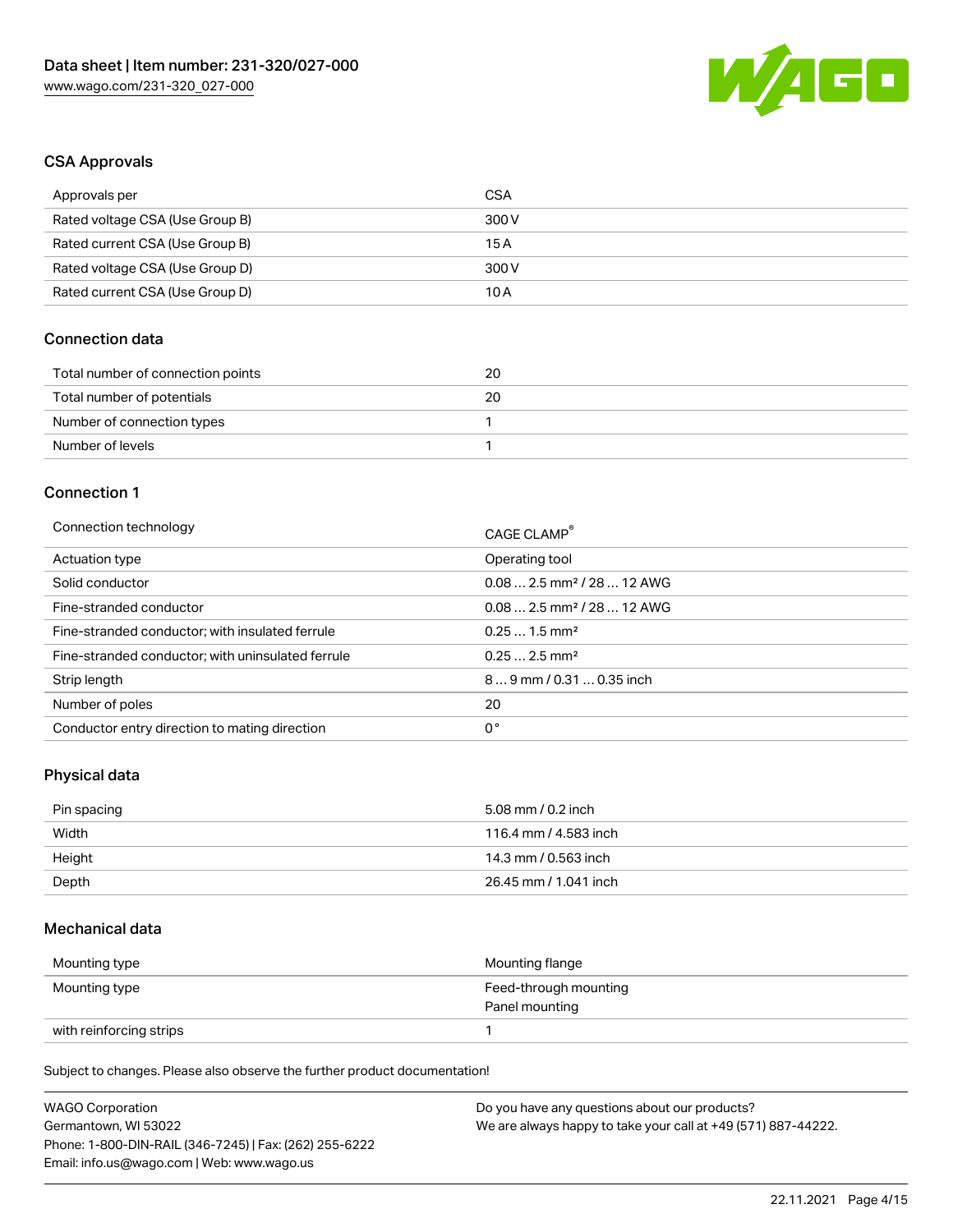

## Plug-in connection

| Contact type (pluggable connector) | Female connector/socket |
|------------------------------------|-------------------------|
| Connector (connection type)        | for conductor           |
| Mismating protection               | No                      |
| Locking of plug-in connection      | Without                 |

## Material data

| Color                       | orange                            |
|-----------------------------|-----------------------------------|
| Material group              |                                   |
| Insulation material         | Polyamide (PA66)                  |
| Flammability class per UL94 | V0                                |
| Clamping spring material    | Chrome nickel spring steel (CrNi) |
| Contact material            | Copper alloy                      |
| Contact plating             | tin-plated                        |
| Fire load                   | 0.545 MJ                          |
| Weight                      | 37.4g                             |

## Environmental requirements

| Limit temperature range | -60  +85 °C |
|-------------------------|-------------|
|-------------------------|-------------|

## Commercial data

| Product Group         | 3 (Multi Conn. System) |
|-----------------------|------------------------|
| PU (SPU)              | 10 Stück               |
| Packaging type        | box                    |
| Country of origin     | DE                     |
| <b>GTIN</b>           | 4044918350105          |
| Customs tariff number | 8536694040             |

## Approvals / Certificates

#### Country specific Approvals

| Logo | Approval                               | <b>Additional Approval Text</b> | Certificate<br>name |
|------|----------------------------------------|---------------------------------|---------------------|
|      | CВ<br>DEKRA Certification B.V.         | EN 61984. IEC 61984             | NL-39756            |
|      | <b>CSA</b><br>DEKRA Certification B.V. | C <sub>22.2</sub>               | 1466354             |

Subject to changes. Please also observe the further product documentation!

| <b>WAGO Corporation</b>                                | Do you have any questions about our products?                 |
|--------------------------------------------------------|---------------------------------------------------------------|
|                                                        |                                                               |
| Germantown, WI 53022                                   | We are always happy to take your call at +49 (571) 887-44222. |
| Phone: 1-800-DIN-RAIL (346-7245)   Fax: (262) 255-6222 |                                                               |
| Email: info.us@wago.com   Web: www.wago.us             |                                                               |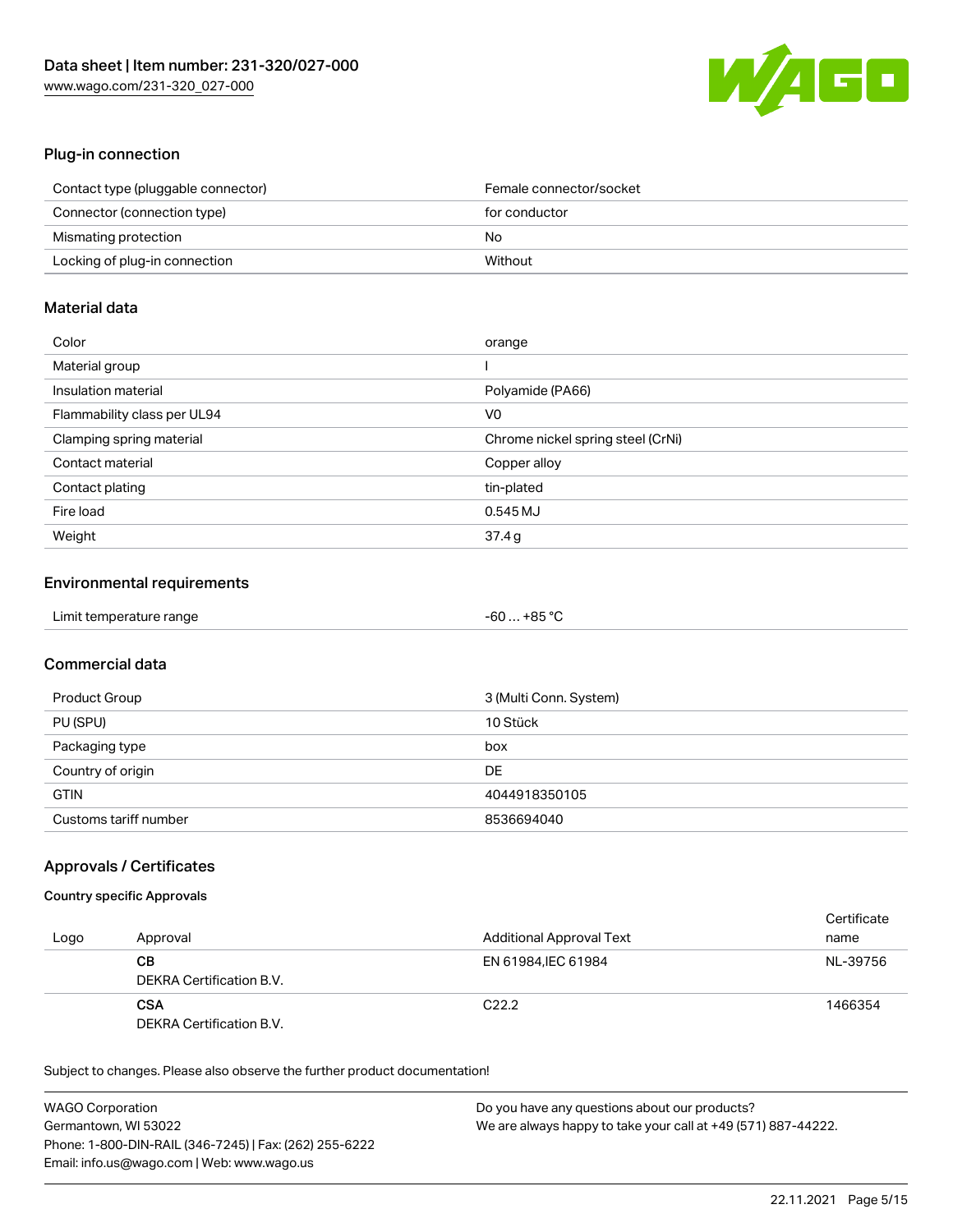



KEMA/KEUR DEKRA Certification B.V. EN 61984 2190761.01

# Ship Approvals

KEMA

| Logo | Approval                                  | <b>Additional Approval Text</b> | Certificate<br>name             |
|------|-------------------------------------------|---------------------------------|---------------------------------|
| ABS  | <b>ABS</b><br>American Bureau of Shipping | $\overline{\phantom{0}}$        | 19-<br>HG1869876-<br><b>PDA</b> |

#### UL-Approvals

| Logo | Approval                                    | <b>Additional Approval Text</b> | Certificate<br>name |
|------|---------------------------------------------|---------------------------------|---------------------|
| 8    | UL<br>UL International Germany GmbH         | <b>UL 1977</b>                  | E45171              |
| J    | <b>UR</b><br>Underwriters Laboratories Inc. | <b>UL 1059</b>                  | E45172              |

## **Counterpart**

| <b>STATISTICS</b> | Item no.231-650<br>Male connector; 20-pole; Pin spacing 5.08 mm; orange                                              | www.wago.com/231-650         |
|-------------------|----------------------------------------------------------------------------------------------------------------------|------------------------------|
|                   | Item no.231-350/001-000<br>Male header; 20-pole; THT; 1.0 x 1.0 mm solder pin; straight; pin spacing 5.08 mm; orange | www.wago.com/231-350/001-000 |
| <b>SERVICE</b>    | Item no.231-550/001-000<br>Male header; 20-pole; THT; 1.0 x 1.0 mm solder pin; angled; pin spacing 5.08 mm; orange   | www.wago.com/231-550/001-000 |

.<br>Subject to changes. Please also observe the further product documentation!

| <b>WAGO Corporation</b>                                |
|--------------------------------------------------------|
| Germantown, WI 53022                                   |
| Phone: 1-800-DIN-RAIL (346-7245)   Fax: (262) 255-6222 |
| Email: info.us@wago.com   Web: www.wago.us             |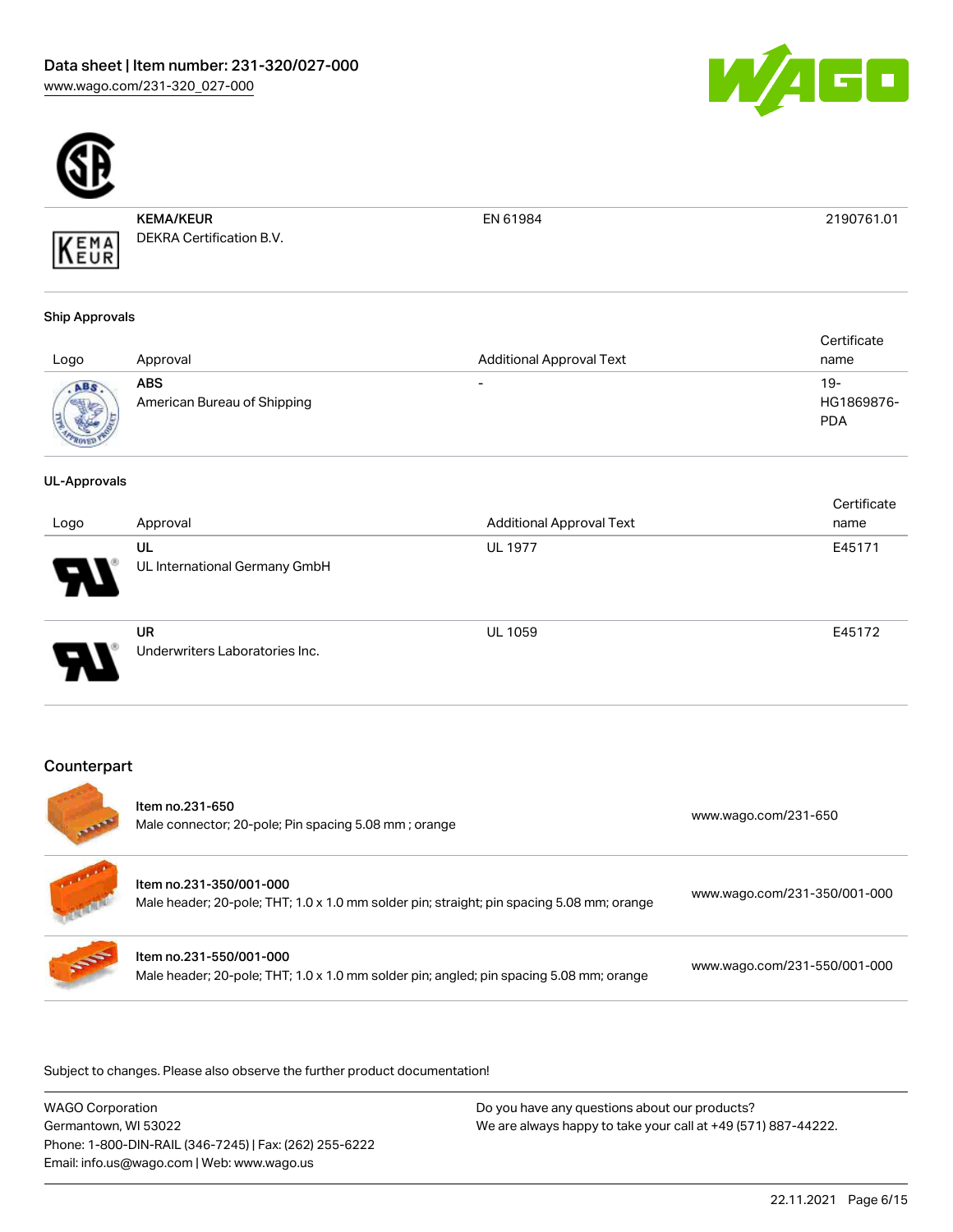#### Optional accessories

#### Testing accessories



Ferrule; Sleeve for 1.5 mm² / AWG 16; uninsulated; electro-tin plated; silver-colored [www.wago.com/216-104](http://www.wago.com/216-104)

Subject to changes. Please also observe the further product documentation!

WAGO Corporation Germantown, WI 53022 Phone: 1-800-DIN-RAIL (346-7245) | Fax: (262) 255-6222 Email: info.us@wago.com | Web: www.wago.us

Item no.: 216-104

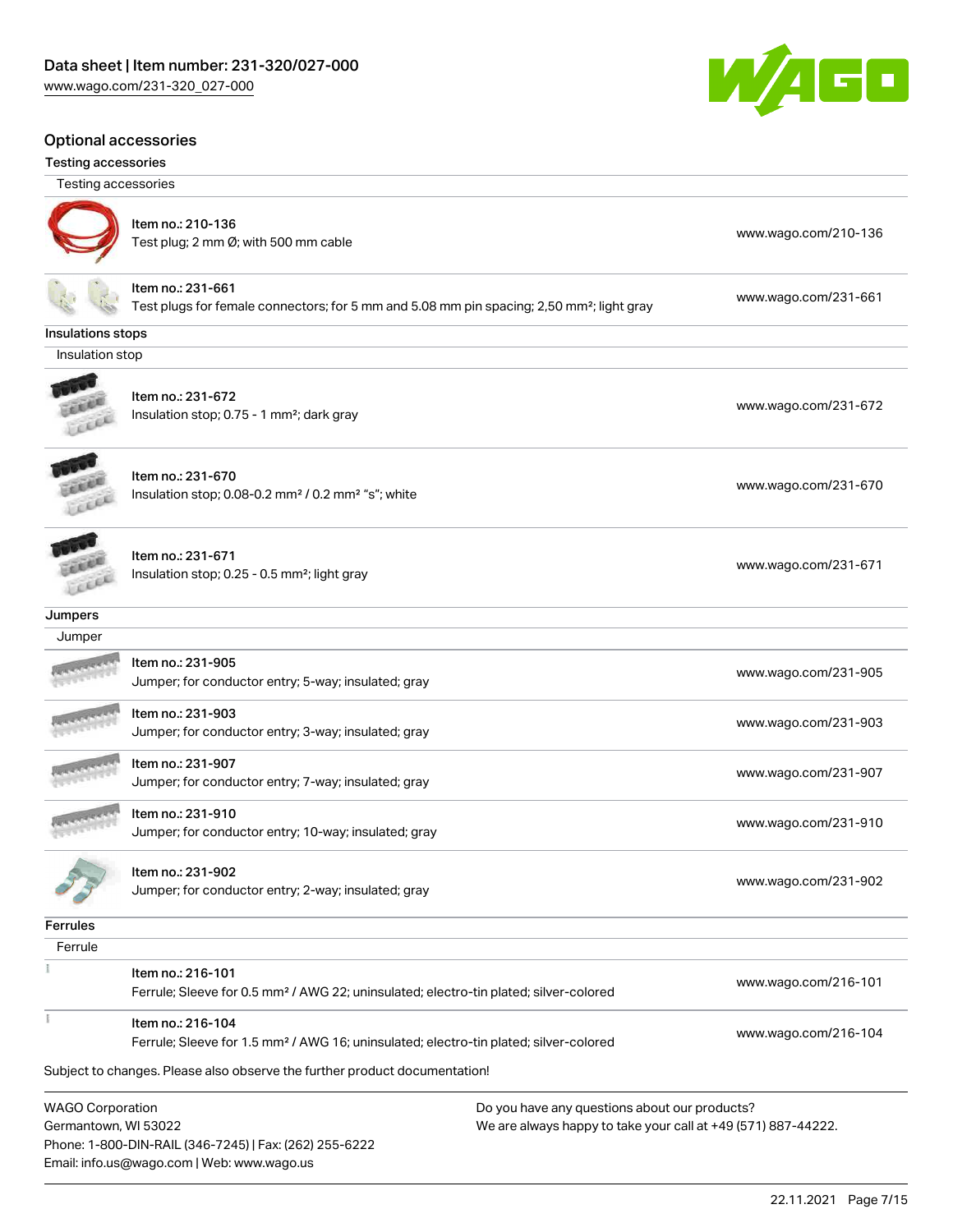## Data sheet | Item number: 231-320/027-000

[www.wago.com/231-320\\_027-000](http://www.wago.com/231-320_027-000)

Email: info.us@wago.com | Web: www.wago.us



|    | Item no.: 216-106<br>Ferrule; Sleeve for 2.5 mm <sup>2</sup> / AWG 14; uninsulated; electro-tin plated; silver-colored                                                                                                      | www.wago.com/216-106 |
|----|-----------------------------------------------------------------------------------------------------------------------------------------------------------------------------------------------------------------------------|----------------------|
| Ŧ. | Item no.: 216-102<br>Ferrule; Sleeve for 0.75 mm <sup>2</sup> / AWG 20; uninsulated; electro-tin plated; silver-colored                                                                                                     | www.wago.com/216-102 |
|    | Item no.: 216-103<br>Ferrule; Sleeve for 1 mm <sup>2</sup> / AWG 18; uninsulated; electro-tin plated                                                                                                                        | www.wago.com/216-103 |
|    | Item no.: 216-123<br>Ferrule; Sleeve for 1 mm <sup>2</sup> / AWG 18; uninsulated; electro-tin plated; silver-colored                                                                                                        | www.wago.com/216-123 |
|    | Item no.: 216-122<br>Ferrule; Sleeve for 0.75 mm <sup>2</sup> / AWG 20; uninsulated; electro-tin plated; silver-colored                                                                                                     | www.wago.com/216-122 |
| I. | Item no.: 216-124<br>Ferrule; Sleeve for 1.5 mm <sup>2</sup> / AWG 16; uninsulated; electro-tin plated                                                                                                                      | www.wago.com/216-124 |
|    | Item no.: 216-142<br>Ferrule; Sleeve for 0.75 mm <sup>2</sup> / 18 AWG; uninsulated; electro-tin plated; electrolytic copper; gastight<br>crimped; acc. to DIN 46228, Part 1/08.92                                          | www.wago.com/216-142 |
|    | Item no.: 216-132<br>Ferrule; Sleeve for 0.34 mm <sup>2</sup> / AWG 24; uninsulated; electro-tin plated                                                                                                                     | www.wago.com/216-132 |
| i. | Item no.: 216-121<br>Ferrule; Sleeve for 0.5 mm <sup>2</sup> / AWG 22; uninsulated; electro-tin plated; silver-colored                                                                                                      | www.wago.com/216-121 |
|    | Item no.: 216-143<br>Ferrule; Sleeve for 1 mm <sup>2</sup> / AWG 18; uninsulated; electro-tin plated; electrolytic copper; gastight<br>crimped; acc. to DIN 46228, Part 1/08.92                                             | www.wago.com/216-143 |
|    | Item no.: 216-131<br>Ferrule; Sleeve for 0.25 mm <sup>2</sup> / AWG 24; uninsulated; electro-tin plated; silver-colored                                                                                                     | www.wago.com/216-131 |
|    | Item no.: 216-141<br>Ferrule; Sleeve for 0.5 mm <sup>2</sup> / 20 AWG; uninsulated; electro-tin plated; electrolytic copper; gastight<br>crimped; acc. to DIN 46228, Part 1/08.92                                           | www.wago.com/216-141 |
| s. | Item no.: 216-152<br>Ferrule; Sleeve for 0.34 mm <sup>2</sup> / AWG 24; uninsulated; electro-tin plated                                                                                                                     | www.wago.com/216-152 |
|    | Item no.: 216-203<br>Ferrule; Sleeve for 1 mm <sup>2</sup> / AWG 18; insulated; electro-tin plated; red                                                                                                                     | www.wago.com/216-203 |
|    | Item no.: 216-202<br>Ferrule; Sleeve for 0.75 mm <sup>2</sup> / 18 AWG; insulated; electro-tin plated; gray                                                                                                                 | www.wago.com/216-202 |
|    | Item no.: 216-151<br>Ferrule; Sleeve for 0.25 mm <sup>2</sup> / AWG 24; uninsulated; electro-tin plated                                                                                                                     | www.wago.com/216-151 |
| ۸  | Item no.: 216-204<br>Ferrule; Sleeve for 1.5 mm <sup>2</sup> / AWG 16; insulated; electro-tin plated; black                                                                                                                 | www.wago.com/216-204 |
|    | Item no.: 216-144<br>Ferrule; Sleeve for 1.5 mm <sup>2</sup> / AWG 16; uninsulated; electro-tin plated; electrolytic copper; gastight                                                                                       | www.wago.com/216-144 |
|    | Subject to changes. Please also observe the further product documentation!                                                                                                                                                  |                      |
|    | <b>WAGO Corporation</b><br>Do you have any questions about our products?<br>Germantown, WI 53022<br>We are always happy to take your call at +49 (571) 887-44222.<br>Phone: 1-800-DIN-RAIL (346-7245)   Fax: (262) 255-6222 |                      |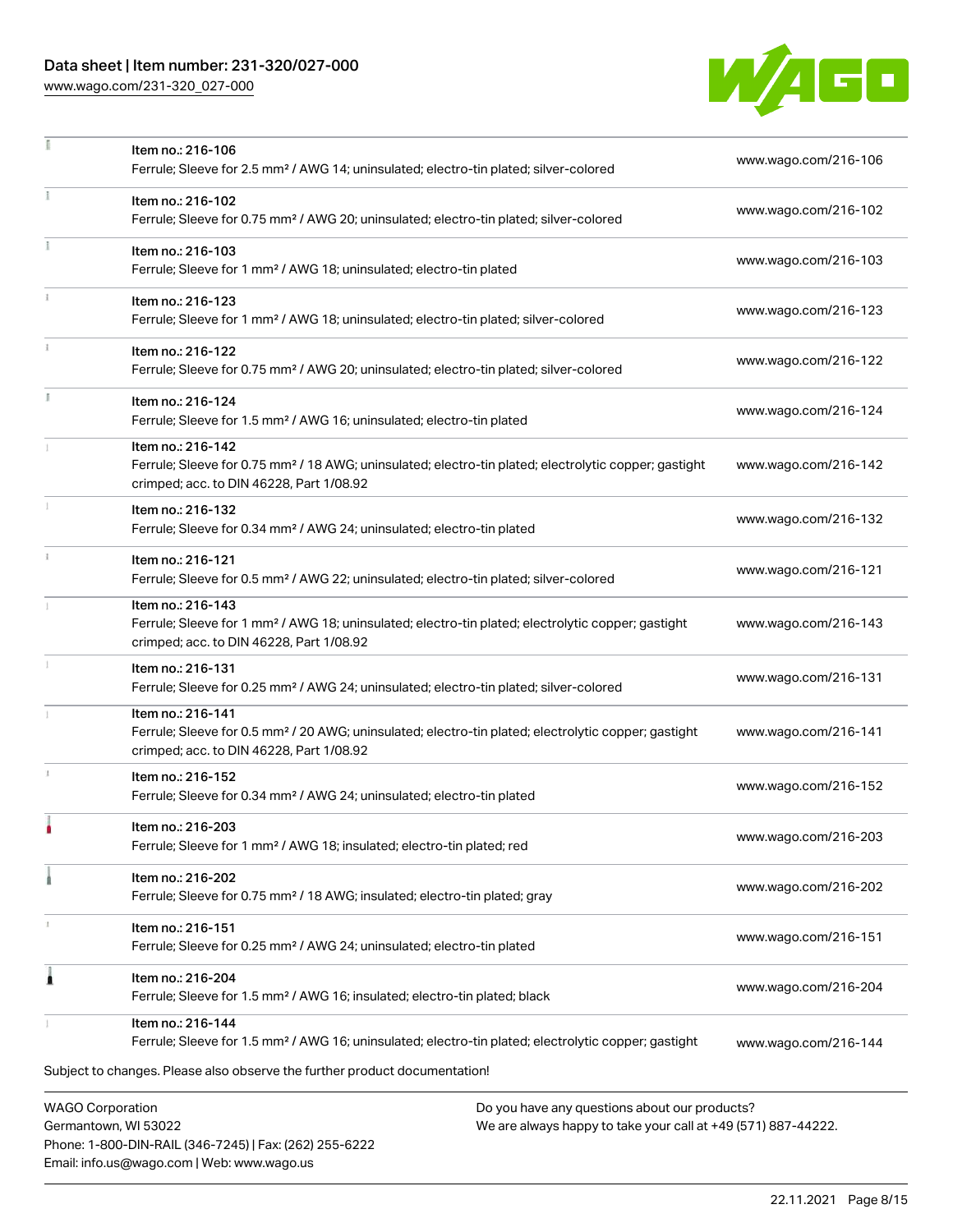[www.wago.com/231-320\\_027-000](http://www.wago.com/231-320_027-000)



crimped; acc. to DIN 46228, Part 1/08.92; silver-colored

| Item no.: 216-201<br>Ferrule; Sleeve for 0.5 mm <sup>2</sup> / 20 AWG; insulated; electro-tin plated; white                                                                                             | www.wago.com/216-201 |
|---------------------------------------------------------------------------------------------------------------------------------------------------------------------------------------------------------|----------------------|
| Item no.: 216-223<br>Ferrule; Sleeve for 1 mm <sup>2</sup> / AWG 18; insulated; electro-tin plated; red                                                                                                 | www.wago.com/216-223 |
| Item no.: 216-241<br>Ferrule; Sleeve for 0.5 mm <sup>2</sup> / 20 AWG; insulated; electro-tin plated; electrolytic copper; gastight<br>crimped; acc. to DIN 46228, Part 4/09.90; white                  | www.wago.com/216-241 |
| Item no.: 216-242<br>Ferrule; Sleeve for 0.75 mm <sup>2</sup> / 18 AWG; insulated; electro-tin plated; electrolytic copper; gastight<br>crimped; acc. to DIN 46228, Part 4/09.90; gray                  | www.wago.com/216-242 |
| Item no.: 216-222<br>Ferrule; Sleeve for 0.75 mm <sup>2</sup> / 18 AWG; insulated; electro-tin plated; gray                                                                                             | www.wago.com/216-222 |
| Item no.: 216-221<br>Ferrule; Sleeve for 0.5 mm <sup>2</sup> / 20 AWG; insulated; electro-tin plated; white                                                                                             | www.wago.com/216-221 |
| Item no.: 216-224<br>Ferrule; Sleeve for 1.5 mm <sup>2</sup> / AWG 16; insulated; electro-tin plated; black                                                                                             | www.wago.com/216-224 |
| Item no.: 216-243<br>Ferrule; Sleeve for 1 mm <sup>2</sup> / AWG 18; insulated; electro-tin plated; electrolytic copper; gastight crimped; www.wago.com/216-243<br>acc. to DIN 46228, Part 4/09.90; red |                      |
| Item no.: 216-244<br>Ferrule; Sleeve for 1.5 mm <sup>2</sup> / AWG 16; insulated; electro-tin plated; electrolytic copper; gastight<br>crimped; acc. to DIN 46228, Part 4/09.90; black                  | www.wago.com/216-244 |
| Item no.: 216-263<br>Ferrule; Sleeve for 1 mm <sup>2</sup> / AWG 18; insulated; electro-tin plated; electrolytic copper; gastight crimped; www.wago.com/216-263<br>acc. to DIN 46228, Part 4/09.90; red |                      |
| Item no.: 216-264<br>Ferrule; Sleeve for 1.5 mm <sup>2</sup> / AWG 16; insulated; electro-tin plated; electrolytic copper; gastight<br>crimped; acc. to DIN 46228, Part 4/09.90; black                  | www.wago.com/216-264 |
| Item no.: 216-284<br>Ferrule; Sleeve for 1.5 mm <sup>2</sup> / AWG 16; insulated; electro-tin plated; electrolytic copper; gastight<br>crimped; acc. to DIN 46228, Part 4/09.90; black                  | www.wago.com/216-284 |
| Item no.: 216-262<br>Ferrule; Sleeve for 0.75 mm <sup>2</sup> / 18 AWG; insulated; electro-tin plated; electrolytic copper; gastight<br>crimped; acc. to DIN 46228, Part 4/09.90; gray                  | www.wago.com/216-262 |
| Item no.: 216-301<br>Ferrule; Sleeve for 0.25 mm <sup>2</sup> / AWG 24; insulated; electro-tin plated; yellow                                                                                           | www.wago.com/216-301 |
| Item no.: 216-321<br>Ferrule; Sleeve for 0.25 mm <sup>2</sup> / AWG 24; insulated; electro-tin plated; yellow                                                                                           | www.wago.com/216-321 |
| Item no.: 216-322<br>Ferrule; Sleeve for 0.34 mm <sup>2</sup> / 22 AWG; insulated; electro-tin plated; green                                                                                            | www.wago.com/216-322 |
| Item no.: 216-302                                                                                                                                                                                       |                      |

Subject to changes. Please also observe the further product documentation!

WAGO Corporation Germantown, WI 53022 Phone: 1-800-DIN-RAIL (346-7245) | Fax: (262) 255-6222 Email: info.us@wago.com | Web: www.wago.us Do you have any questions about our products? We are always happy to take your call at +49 (571) 887-44222.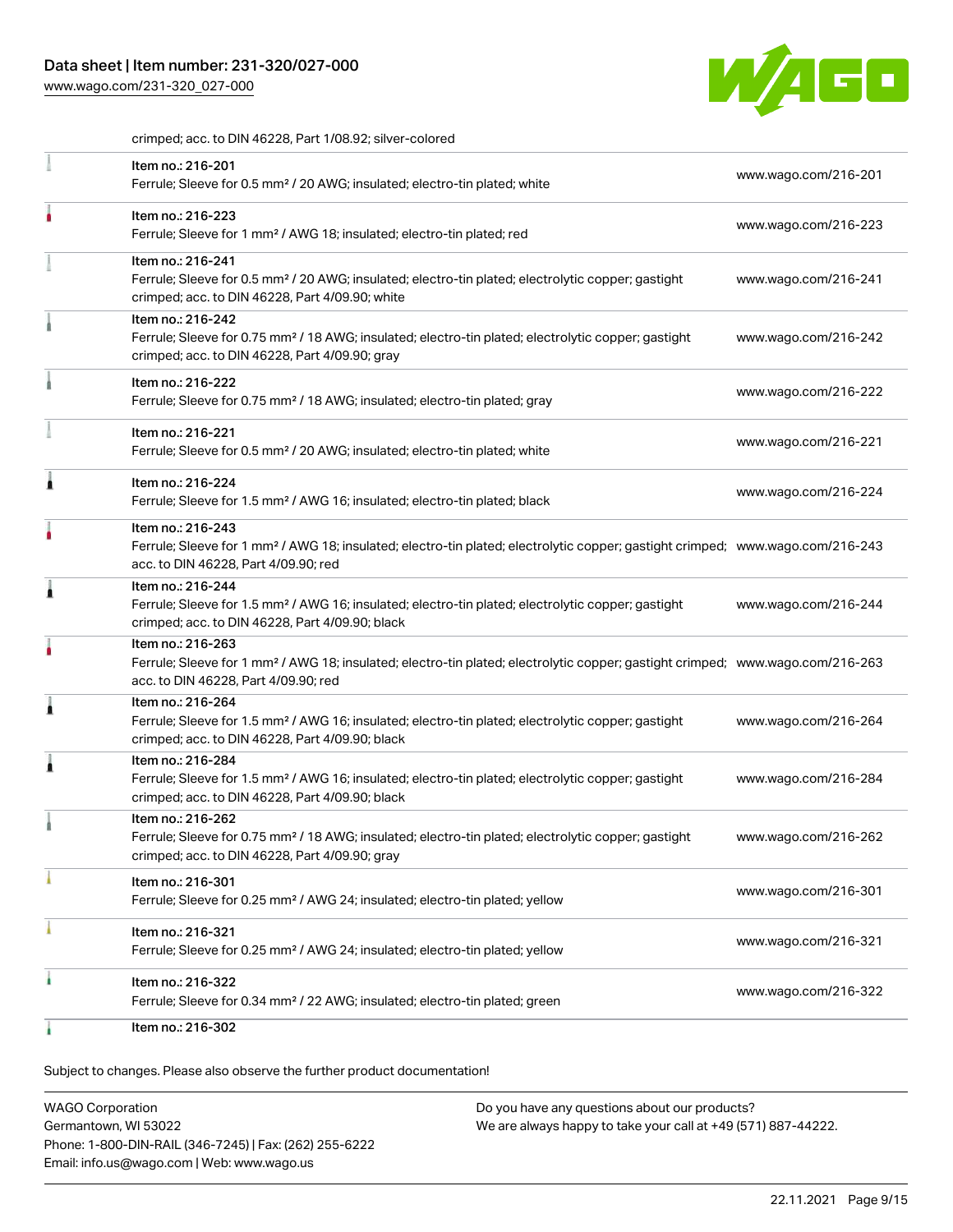

Ferrule; Sleeve for 0.34 mm<sup>2</sup> / 22 AWG; insulated; electro-tin plated; light turquoise

| www.wago.com/216-302 |  |  |
|----------------------|--|--|
|                      |  |  |

| <b>Tools</b>        |                                                                                                                 |                      |  |  |  |
|---------------------|-----------------------------------------------------------------------------------------------------------------|----------------------|--|--|--|
| Operating tool      |                                                                                                                 |                      |  |  |  |
|                     | Item no.: 209-130<br>Operating tool; suitable for 264, 280 and 281 Series; 1-way; of insulating material; white | www.wago.com/209-130 |  |  |  |
|                     | Item no.: 209-132<br>Operating tool; for connecting comb-style jumper bar; 2-way; of insulating material        | www.wago.com/209-132 |  |  |  |
|                     | Item no.: 231-159<br>Operating tool; natural                                                                    | www.wago.com/231-159 |  |  |  |
|                     | Item no.: 231-231<br>Combination operating tool; red                                                            | www.wago.com/231-231 |  |  |  |
|                     | Item no.: 231-131<br>Operating tool; made of insulating material; 1-way; loose; white                           | www.wago.com/231-131 |  |  |  |
|                     | Item no.: 231-291<br>Operating tool; made of insulating material; 1-way; loose; red                             | www.wago.com/231-291 |  |  |  |
|                     | Item no.: 280-432<br>Operating tool; made of insulating material; 2-way; white                                  | www.wago.com/280-432 |  |  |  |
|                     | Item no.: 280-434<br>Operating tool; made of insulating material; 4-way                                         | www.wago.com/280-434 |  |  |  |
|                     | Item no.: 280-437<br>Operating tool; made of insulating material; 7-way                                         | www.wago.com/280-437 |  |  |  |
|                     | Item no.: 280-440<br>Operating tool; made of insulating material; 10-way                                        | www.wago.com/280-440 |  |  |  |
|                     | Item no.: 280-435<br>Operating tool; made of insulating material; 5-way; gray                                   | www.wago.com/280-435 |  |  |  |
|                     | Item no.: 280-436<br>Operating tool; made of insulating material; 6-way                                         | www.wago.com/280-436 |  |  |  |
|                     | Item no.: 280-438<br>Operating tool; made of insulating material; 8-way                                         | www.wago.com/280-438 |  |  |  |
|                     | Item no.: 280-433<br>Operating tool; made of insulating material; 3-way                                         | www.wago.com/280-433 |  |  |  |
| Marking accessories |                                                                                                                 |                      |  |  |  |
| Marking strip       |                                                                                                                 |                      |  |  |  |

#### Item no.: 210-331/508-103

Subject to changes. Please also observe the further product documentation!

WAGO Corporation Germantown, WI 53022 Phone: 1-800-DIN-RAIL (346-7245) | Fax: (262) 255-6222 Email: info.us@wago.com | Web: www.wago.us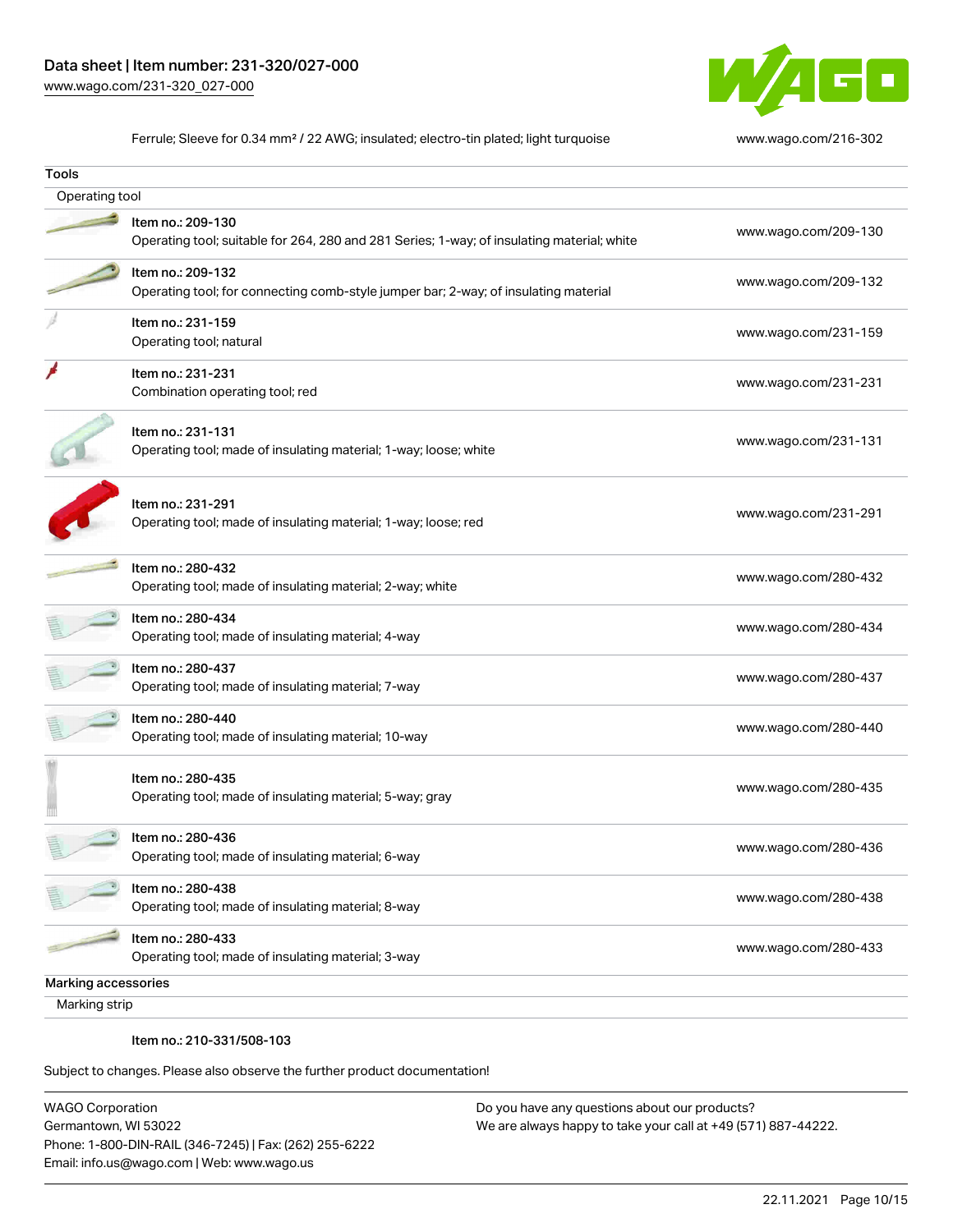

| Marking strips; as a DIN A4 sheet; MARKED; 1-12 (200x); Height of marker strip: 2.3 mm/0.091 in; Strip |  |
|--------------------------------------------------------------------------------------------------------|--|
| length 182 mm; Horizontal marking; Self-adhesive; white                                                |  |

[www.wago.com/210-331](http://www.wago.com/210-331/508-103) [/508-103](http://www.wago.com/210-331/508-103)

|                                                         | Item no.: 210-331/508-104<br>Marking strips; as a DIN A4 sheet; MARKED; 13-24 (200x); Height of marker strip: 2.3 mm/0.091 in; Strip                                                 |                                                                                                                | /508-104                                                             | www.wago.com/210-331             |  |  |
|---------------------------------------------------------|--------------------------------------------------------------------------------------------------------------------------------------------------------------------------------------|----------------------------------------------------------------------------------------------------------------|----------------------------------------------------------------------|----------------------------------|--|--|
|                                                         | length 182 mm; Horizontal marking; Self-adhesive; white                                                                                                                              |                                                                                                                |                                                                      |                                  |  |  |
|                                                         | Item no.: 210-332/508-202<br>Marking strips; as a DIN A4 sheet; MARKED; 1-16 (160x); Height of marker strip: 3 mm; Strip length 182<br>mm; Horizontal marking; Self-adhesive; white  |                                                                                                                | /508-202                                                             | www.wago.com/210-332             |  |  |
|                                                         | Item no.: 210-332/508-204<br>182 mm; Horizontal marking; Self-adhesive; white                                                                                                        | Marking strips; as a DIN A4 sheet; MARKED; 17-32 (160x); Height of marker strip: 3 mm; Strip length            |                                                                      | www.wago.com/210-332<br>/508-204 |  |  |
|                                                         | Item no.: 210-332/508-206<br>Marking strips; as a DIN A4 sheet; MARKED; 33-48 (160x); Height of marker strip: 3 mm; Strip length<br>182 mm; Horizontal marking; Self-adhesive; white |                                                                                                                | www.wago.com/210-332<br>/508-206<br>www.wago.com/210-332<br>/508-205 |                                  |  |  |
|                                                         | Item no.: 210-332/508-205<br>Marking strips; as a DIN A4 sheet; MARKED; 1-32 (80x); Height of marker strip: 3 mm; Strip length 182<br>mm; Horizontal marking; Self-adhesive; white   |                                                                                                                |                                                                      |                                  |  |  |
| Cover                                                   |                                                                                                                                                                                      |                                                                                                                |                                                                      |                                  |  |  |
| Cover                                                   |                                                                                                                                                                                      |                                                                                                                |                                                                      |                                  |  |  |
|                                                         | Item no.: 231-669<br>Lockout caps; for covering unused clamping units; orange                                                                                                        |                                                                                                                | www.wago.com/231-669                                                 |                                  |  |  |
| <b>Downloads</b><br>Documentation                       |                                                                                                                                                                                      |                                                                                                                |                                                                      |                                  |  |  |
| <b>Additional Information</b><br>Technical explanations |                                                                                                                                                                                      | 2019 Apr 3                                                                                                     | pdf<br>2.0 MB                                                        | Download                         |  |  |
| <b>CAD files</b>                                        |                                                                                                                                                                                      |                                                                                                                |                                                                      |                                  |  |  |
| CAD data                                                |                                                                                                                                                                                      |                                                                                                                |                                                                      |                                  |  |  |
|                                                         | 2D/3D Models 231-320/027-000                                                                                                                                                         |                                                                                                                | <b>URL</b>                                                           | Download                         |  |  |
| <b>CAE</b> data                                         |                                                                                                                                                                                      |                                                                                                                |                                                                      |                                  |  |  |
|                                                         | EPLAN Data Portal 231-320/027-000                                                                                                                                                    |                                                                                                                | <b>URL</b>                                                           | Download                         |  |  |
|                                                         | ZUKEN Portal 231-320/027-000                                                                                                                                                         |                                                                                                                | <b>URL</b>                                                           | Download                         |  |  |
|                                                         | Subject to changes. Please also observe the further product documentation!                                                                                                           |                                                                                                                |                                                                      |                                  |  |  |
| <b>WAGO Corporation</b><br>Germantown, WI 53022         | Phone: 1-800-DIN-RAIL (346-7245)   Fax: (262) 255-6222<br>Email: info.us@wago.com   Web: www.wago.us                                                                                 | Do you have any questions about our products?<br>We are always happy to take your call at +49 (571) 887-44222. |                                                                      |                                  |  |  |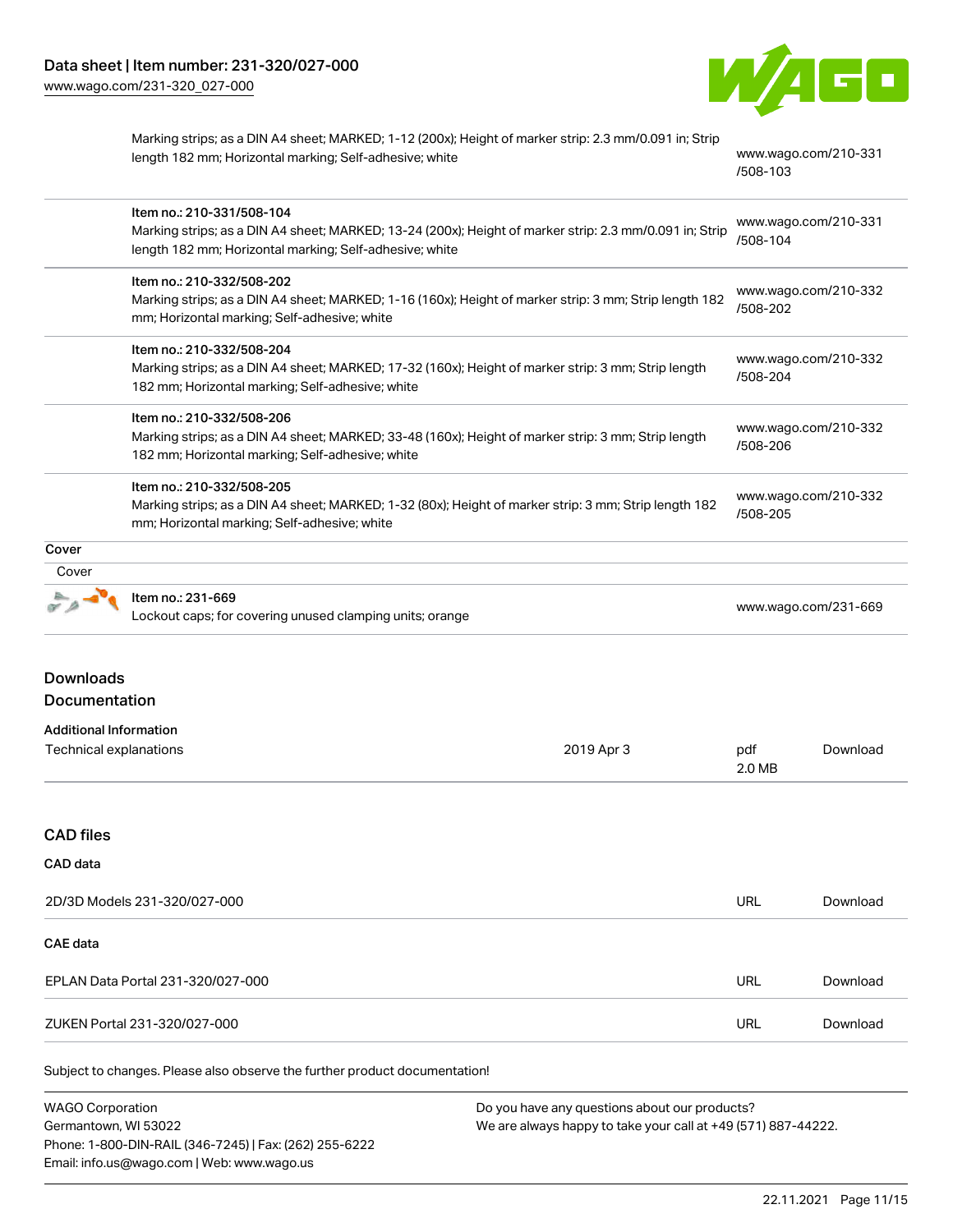

| 231-320/027-000 |  | Download |
|-----------------|--|----------|
|                 |  |          |

## Environmental Product Compliance

## Compliance Search

| Environmental Product Compliance 231-320/027-000                                                       |  | Download |
|--------------------------------------------------------------------------------------------------------|--|----------|
| 1-conductor female connector; CAGE CLAMP <sup>®</sup> ; 2.5 mm <sup>2</sup> ; Pin spacing 5.08 mm; 20- |  |          |
| pole; clamping collar; 2,50 mm <sup>2</sup> ; orange                                                   |  |          |

#### Installation Notes



Female connectors with mounting flanges can be used as PCB through-panel connectors – conductor termination parallel to CAGE CLAMP® actuation.

PCB female connectors with mounting flanges can be used as through-panel connectors for external wiring.

Subject to changes. Please also observe the further product documentation!

WAGO Corporation Germantown, WI 53022 Phone: 1-800-DIN-RAIL (346-7245) | Fax: (262) 255-6222 Email: info.us@wago.com | Web: www.wago.us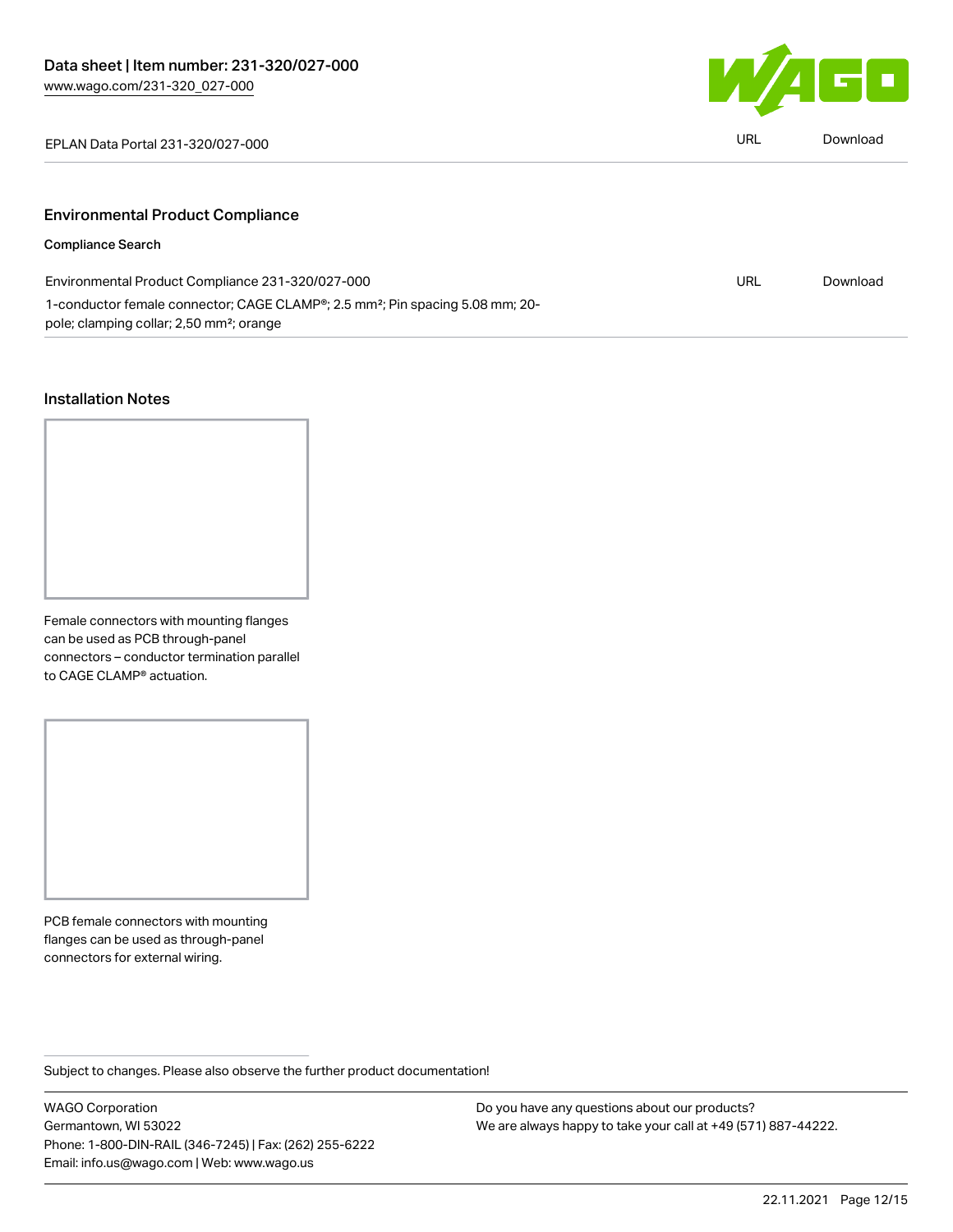



16-pole female connector with mounting flanges in a 19" rack – conductor termination parallel to CAGE CLAMP® actuation



Inserting a conductor via 3.5 mm screwdriver – CAGE CLAMP® actuation parallel to conductor entry.



Inserting a conductor via 3.5 mm screwdriver – CAGE CLAMP® actuation perpendicular to conductor entry.



Inserting a conductor into CAGE CLAMP® unit via operating lever (231-291).



Inserting a conductor via operating tool.

Subject to changes. Please also observe the further product documentation!

WAGO Corporation Germantown, WI 53022 Phone: 1-800-DIN-RAIL (346-7245) | Fax: (262) 255-6222 Email: info.us@wago.com | Web: www.wago.us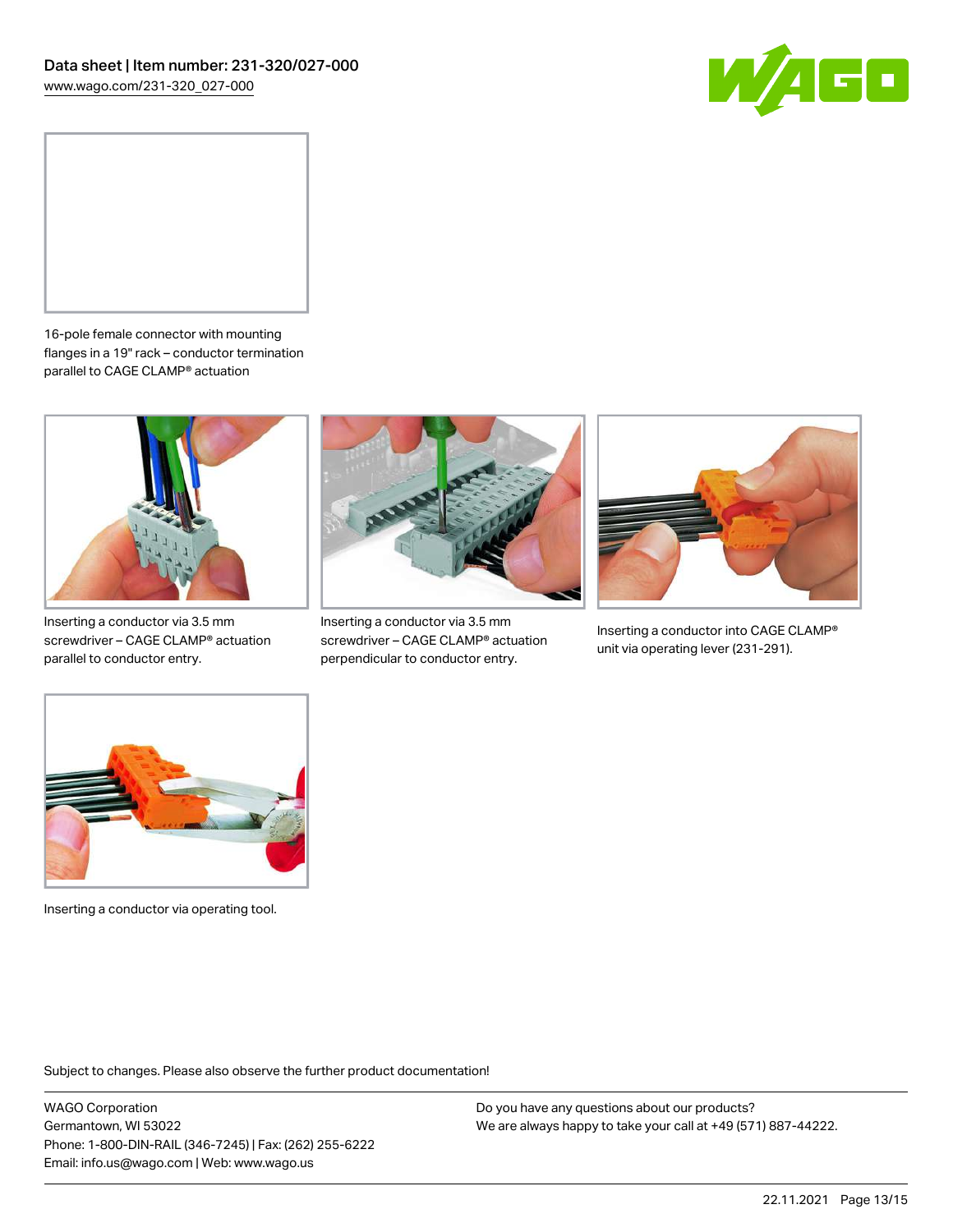



Coding a female connector by removing coding finger(s).



Testing – female connector with CAGE CLAMP®

Integrated test ports for testing perpendicular to conductor entry via 2 or 2.3 mm Ø test plug

#### Installation



Male connector with strain relief plate



Strain relief housing shown with a male connector equipped with CAGE CLAMP®

Subject to changes. Please also observe the further product documentation!

WAGO Corporation Germantown, WI 53022 Phone: 1-800-DIN-RAIL (346-7245) | Fax: (262) 255-6222 Email: info.us@wago.com | Web: www.wago.us